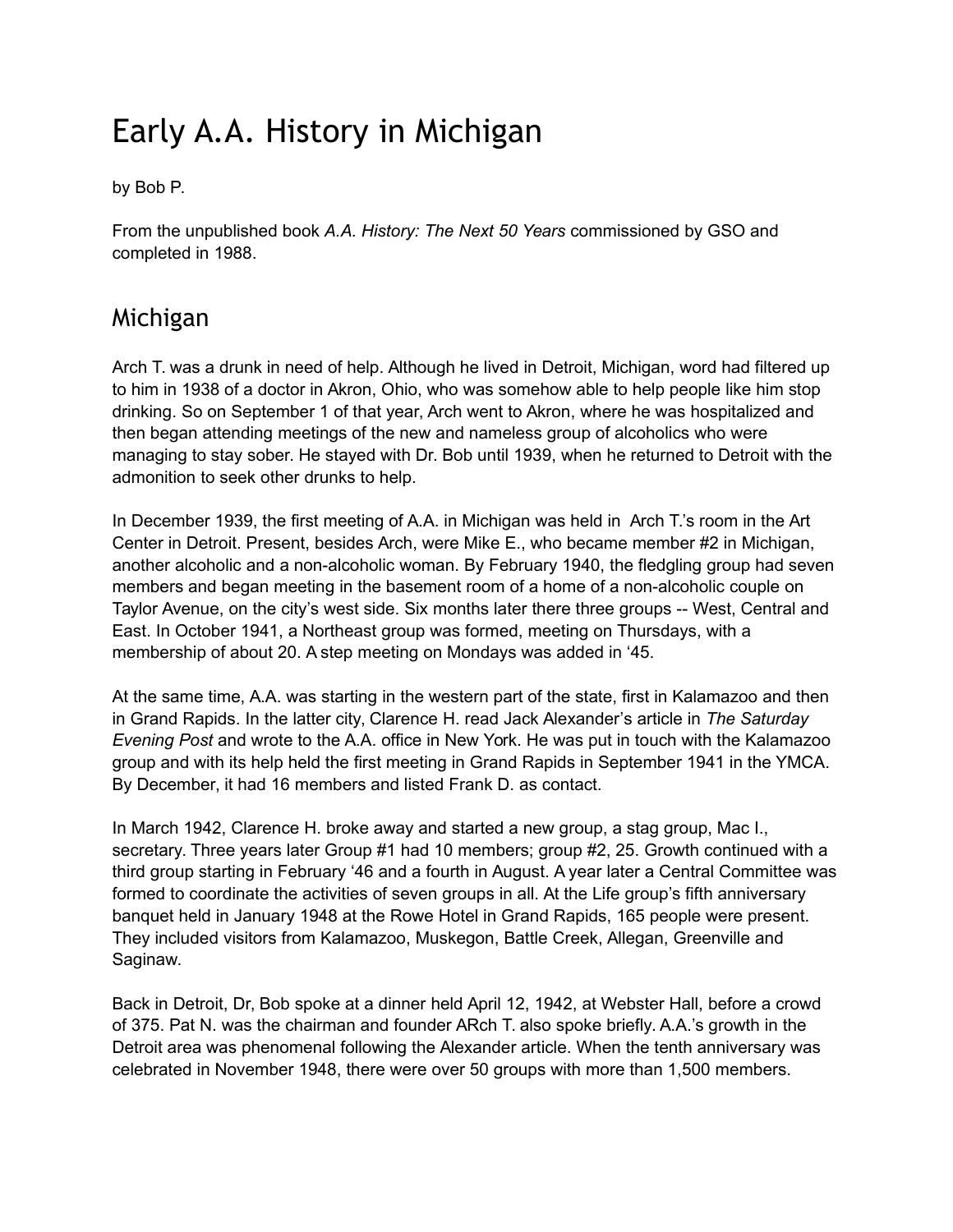Detroit also had the first radio program featuring A.A. members telling their stories. It was on the air every Saturday evening at 6:15 on station WWJ.

In the early 1940's, the home of Sarah Kline, a non-alcoholic friend of A.A., became a kind of *ad hoc* service office. Her phone was listed as the A.A. contact number and twelfth-step calls were sent out from there. In 1946, the A.A. groups established a real central office which has had a continuous record of 24-hour service to the sick alcoholic ever since. Located first in the Ford Building and then for 23 years in the McKerchey Building, the office has been situated in Ferndale (still in the center of Greater Detroit) since 1972. Arne O. had been its general secretary for 24 years in 1985.

Gus J. from Warren recalls how the Fellowship spread from the early downtown groups to the suburbs. The Centerline group broke off from the Northeast group and moved to nearby Macomb County. Until his death in the early 1980's, Mike E., Michigan A.A. #2, was a member of Centerline, and as of 1985 the group still had two members, Bill M. and Joe Z., with 39 and 38 years of sobriety, respectively. Centerline spawned the South Macomb, Roseville, Mt. Clemens, McKinley and other groups.

The A.A. groups in Michigan are notable for their early and thoroughgoing adoption of a Conference structure. For the purpose of the First General Service Conference in 1951, the state had been divided into three areas: Eastern Michigan, centered in and around Detroit; Western Michigan, embracing much of the rest of the state; and (as mentioned previously) the Upper Peninsula, which was combined with Northern Wisconsin to form a separate area. Faithfully following the suggestions in a pamphlet on organization sent out from the Alcoholic Foundation, representatives from groups in Western Michigan held their first assembly meeting on March 8, 1951, in Battle Creek to elect a General Service Committee and a delegate to represent them on Panel 1 at the Conference in New York in April. Also, nine districts were formed.

Fisk M., committeeman from the Muskegon district, was elected delegate and also served as chairman of the area committee. The committeeman from the Battle Creek district, Jack M., was elected secretary of the area committee. Thus, in 1951, with two years' sobriety, Jack M. embarked on one of the longest careers of continuous service to Alcoholics Anonymous known anywhere. He served as Western Michigan delegate on Panel 6 and as East Central Regional Trustee '71-'74. He also served in various other key capacities on the Western Michigan General Service Committee and the Western Michigan Intergroup, was the driving force behind the Michigan State-Wide General Service Committee, and was of invaluable assistance to G.S.O. in computer processing membership survey forms and consulting on the introduction of the computer to the office. In 1985, Jack M. was as enthusiastic and dedicated to A.A. as ever, attending several meetings a week and still active in service.

Michigan's interest in service was evidenced by big open forums held in 1952 and 1953 and by the first Michigan State Conference in September 1953 at the Sheraton-Cadillac Hotel in Detroit, where the principal speakers were Hank G. and Helen B., from G.S.O. To provide a new dimension of service was also the purpose behind the formation of the Western Michigan Intergroup. In this case, the term "Intergroup" was employed to describe a local service